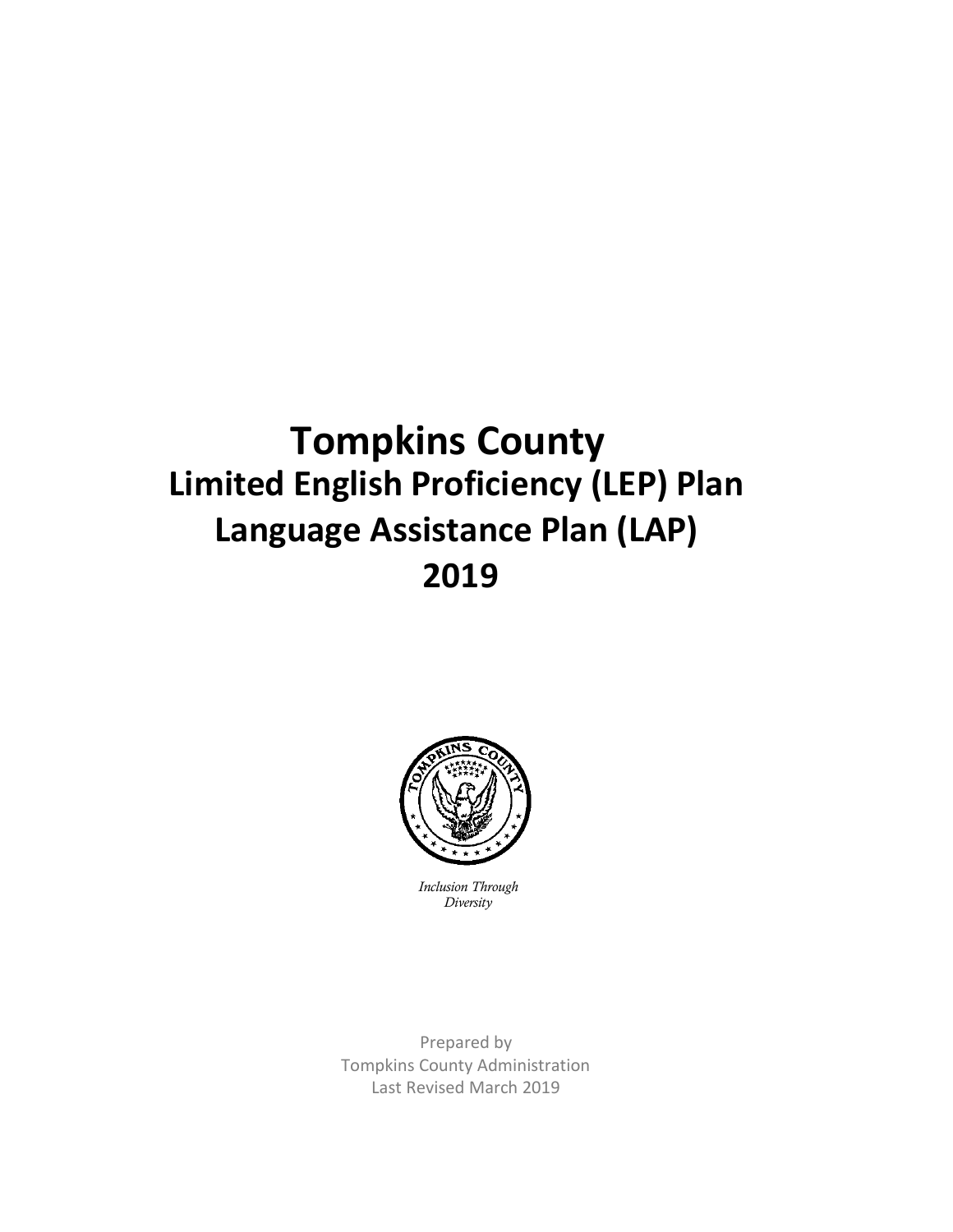# **T O M P K I N S C O U N T Y Limited English Proficiency (LEP) Plan Language Assistance Plan (LAP)**

# **Table of Contents**

| 1. The number/proportion of LEP persons eligible to be served or likely to be      |
|------------------------------------------------------------------------------------|
| 2. The frequency with which LEP individuals come in contact with County programs,  |
| 3. The nature and importance of programs, activities, and services provided by the |
|                                                                                    |
| C. Components of the LAP                                                           |
|                                                                                    |
|                                                                                    |
|                                                                                    |
|                                                                                    |
|                                                                                    |
|                                                                                    |
| E. Appendices                                                                      |
|                                                                                    |
| E2. Duties Associated with LEP Plan Implementation and Compliance13                |
| E3. Tracking Form A: Use of Free Interpreter/Translator Services 14                |
| E4. Tracking Form B: Waiver of Right to Free Interpreter/Translator Services 15    |
|                                                                                    |
| E6. Tracking Form D: How to Select Language Assistance Services17                  |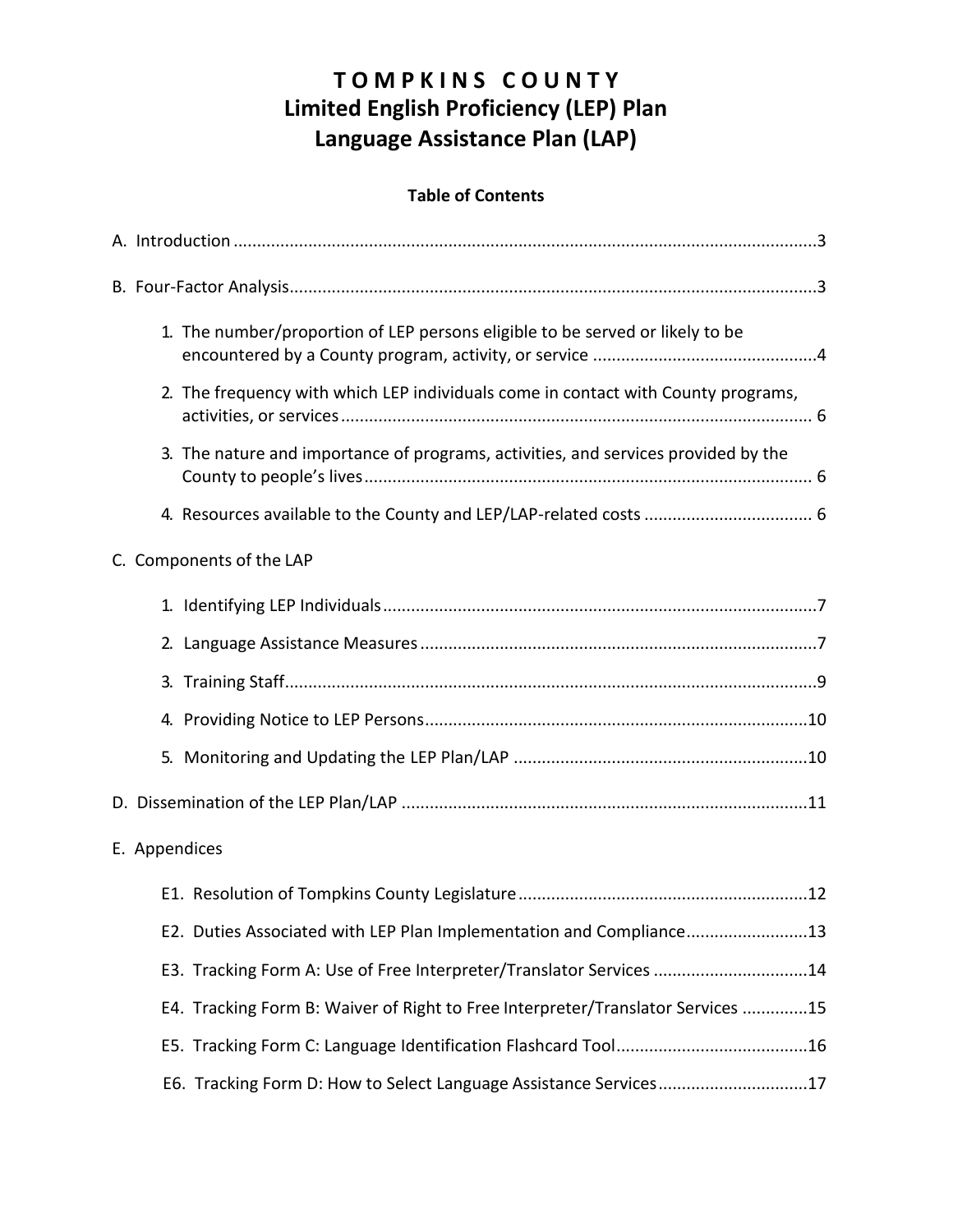# **A. Introduction**

Most individuals in Tompkins County read, write, speak and understand English. However, there are many individuals whose primary language is not English. Individuals who do not speak English as their primary language and who have a limited ability to read, write, speak or understand English can be limited English proficient, or "LEP." This language barrier may prevent individuals from accessing Tompkins County services and benefits.

There are three (3) pieces of legislation that provide the foundation for the development of an LAP: (1) Title VI of the Civil Rights Act of 1964, (2) Executive Order 13166, and (3) Resolution of the Tompkins County Legislature. In some circumstances, failure to ensure that LEP persons can effectively participate in federally-assisted programs may constitute discrimination based on national origin under Title VI.

In order to comply with Title VI, Tompkins County shall take reasonable actions for competent language assistance. Executive Order 13166 clarifies requirements for LEP persons under Title VI. As a recipient of Federal funds, the Executive Order requires Tompkins County to examine the services it provides and develop and implement a system by which LEP persons can meaningfully access those services.

Hence, this LAP serves as a model to show Tompkins County's commitment to provide meaningful access to all individuals accessing any of Tompkins County programs, activities, and services.

Tompkins County pledges that individuals will be informed of the availability of free interpreter and translator services when it appears that the individual is not able to communicate effectively in English. Such services are provided during all normal business hours and when an emergency has been determined to exist during non-business hours. Notice of availability of free interpreter and translator services also occurs in signage at primary points of contact for County departments' reception areas.

# **B. Four-Factor Analysis**

Tompkins County is a recipient of Federal funds. These sources of funds include, but are not limited to, the following Federal departments: Housing and Urban Development; Transportation; Agriculture; Homeland Security; and Health and Human Services.

As a recipient of Federal funds, the County considers four (4) factors when assessing language needs and determining what steps it should take to ensure access for LEP persons:

- a. The number or proportion of LEP persons eligible to be served or likely tobe encountered by a County program, activity, orservice;
- b. The frequency with which LEP individuals come in contact with County programs, activities, or services;
- c. The nature and importance of the County program, activity, or service to people's lives; and
- d. Level of resources available to the County for LAP-related costs.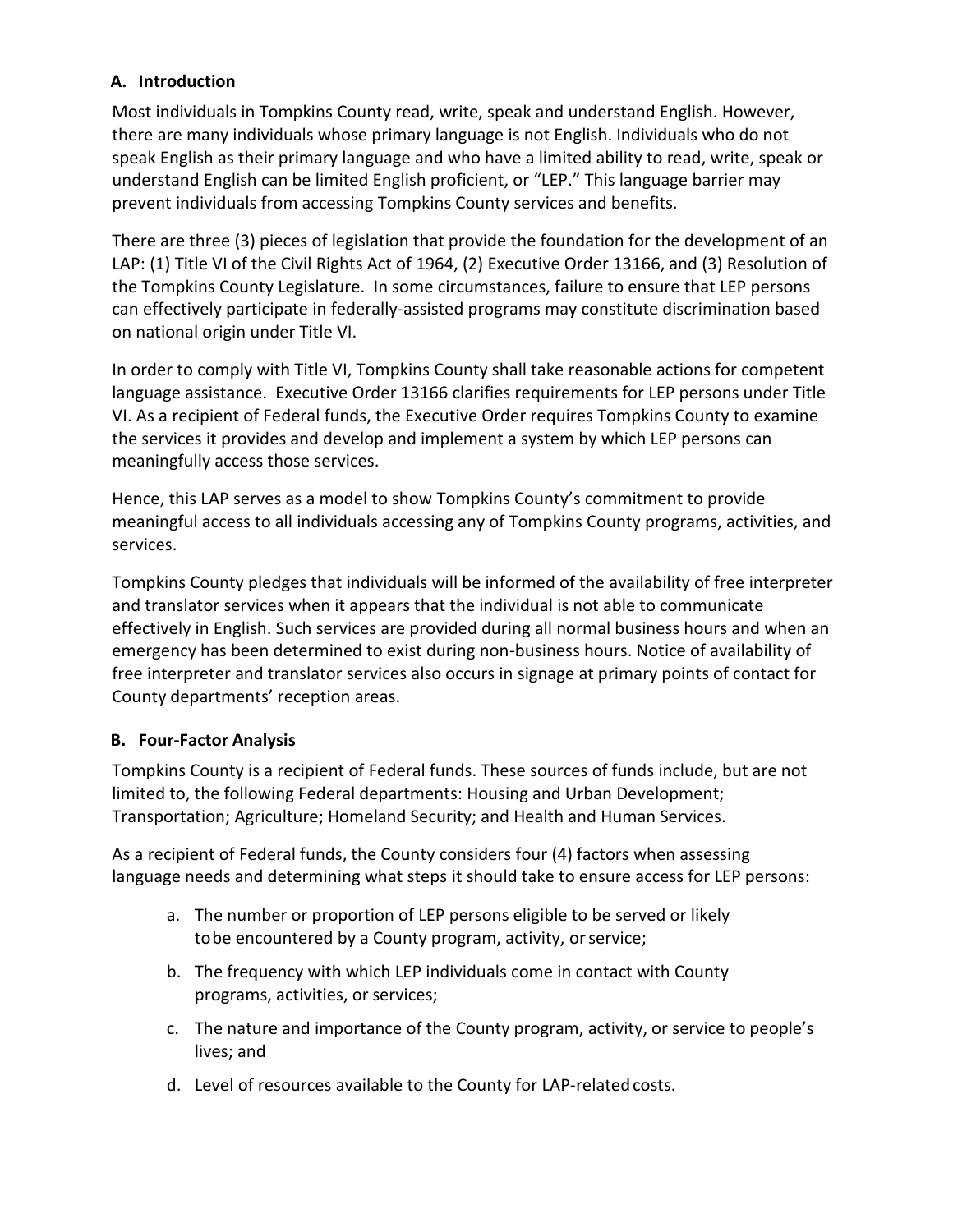A brief description of the County's self-assessment undertaken in each of these areas follows.

#### **1. The number or proportion of LEP persons eligible to be served or likely to be encountered by a County program, activity, or service** —

The following charts illustrate the presence of LEP persons (over the age of 5-years in Tompkins County, including both language-based and disability-based populations.

### **a.) Language-Based LEP Populations in Tompkins County²**

| <b>Population Age 5 Years</b> | Language Spoken at Home      | <b>Speaking English</b> |  |  |
|-------------------------------|------------------------------|-------------------------|--|--|
| and Over                      | <b>Is Other Than English</b> | "Less Than Very Well"   |  |  |
| 100,022                       | 13,827 (13.8%)               | 3,419 (3.4%)            |  |  |

# $\downarrow$

## **b.) Top spoken languages other than English within Tompkins County are the following<sup>1</sup>:**

| Language Spoken at Home            | <b>Population (percent)</b> |
|------------------------------------|-----------------------------|
| Chinese (incl. Mandarin, Formosan) | 4,114 (4.1%)                |
| Spanish or Spanish Creole          | 2,274 (2.3%)                |
| French (incl. Patois, Cajun)       | 693 (0.07%)                 |
| <b>Other Asian Languages</b>       | 600 (0.06%)                 |
| German                             | 576 (0.05%)                 |
| Hindi                              | 419 (0.04%)                 |

# $\downarrow$

#### **c.) There are:**

3.4 percent (3,419 persons) that speak English "less than very well"

# J

# **d.) In the category of speaking English "less than very well" include the**  following<sup>1</sup>:

| Language Spoken at Home            | <b>Population (percent)</b> | <b>Safe Harbor</b><br>(Y/N) |
|------------------------------------|-----------------------------|-----------------------------|
| Chinese (incl. Mandarin, Formosan) | 1,446 (1.45%)               |                             |
| Spanish or Spanish Creole          | 286 (0.29 %)                | N                           |
| Korean                             | 266 (0.27 %)                | Ν                           |
| French (incl. Patois, Cajun)       | 129 (0.13%)                 | Ν                           |
| Japanese                           | 95 (0.10%)                  | N                           |
| Other LEP Language Speakers        | 1,079 (1.08%)               | N/A                         |

American Community Survey, 2011-2015<sup>1</sup> and American Community Survey 2013-2017<sup>2</sup> Data Sets.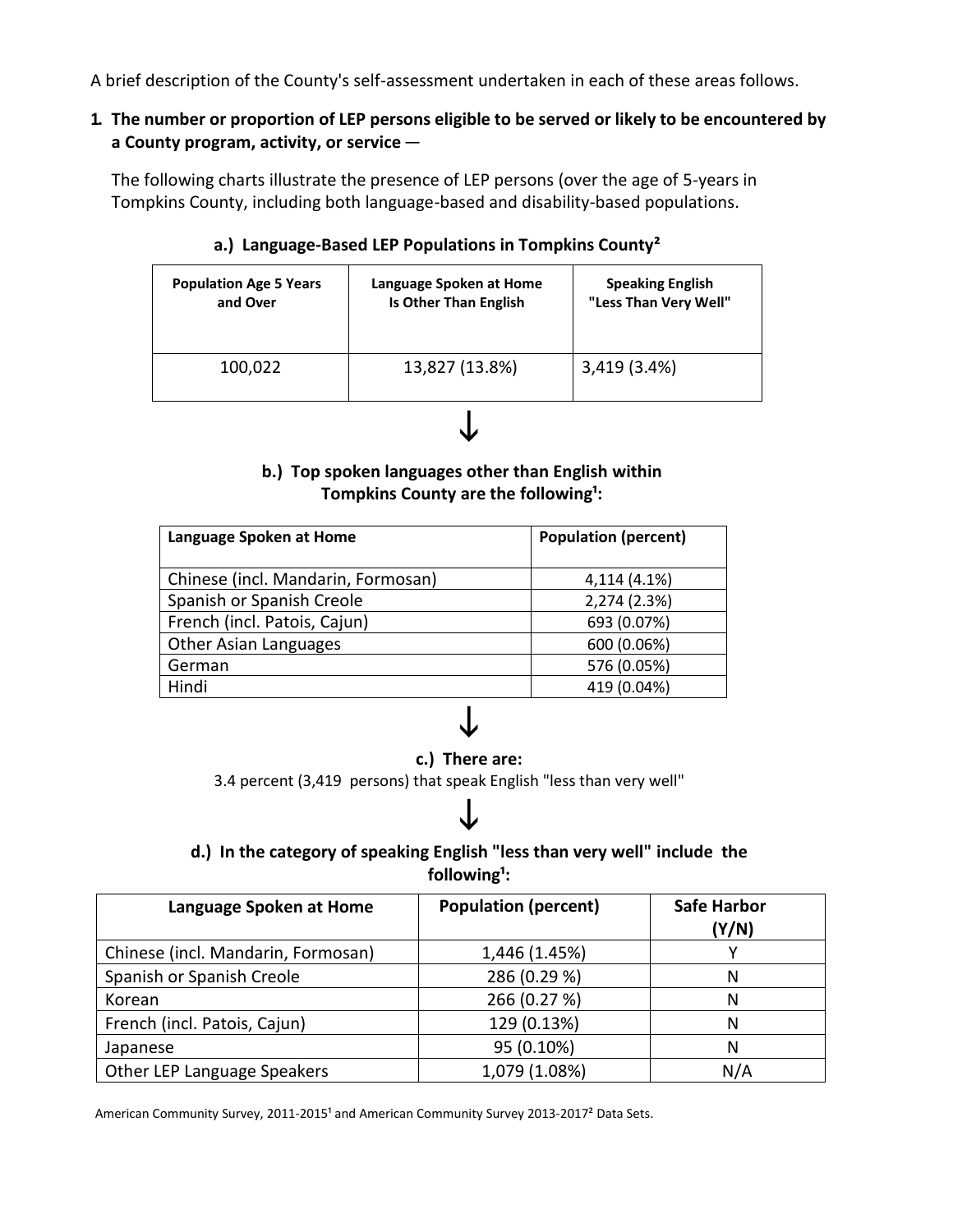*Note:* For the purposes of assessing the LEP populations in Tompkins County, persons who identify as "Speaking a language at home other than English" according to the 5 year American Community Survey 2013-2017 will be used as the standard and persons who identify as "Speaking English less than very well" according to the 5-year American Community Survey 2011-2015 will be used as the standard for demonstrating a language group's proficiency and the need for interpretation and translation services.

|                                                 | <b>Tompkins County</b> |
|-------------------------------------------------|------------------------|
| Total civilian non-institutionalized population | 103,532                |
| Population w/ disability status                 | 9,150 (8.8%)           |
| Population w/ hearing difficulty                | 2,550 (2.5%)           |
| Population w/ vision difficulty                 | 1,232 (1.2%)           |
| Population w/ cognitive difficulty              | 3,905 (3.9%)           |
| Population w/ ambulatory difficulty             | 4,051 (4.1%)           |
| Population w/ self-care difficulty              | 2,131 (2.1%)           |
| Population w/ independent living difficulty     | 3,604 (4.1%)           |

| e.) Disability-Based Populations in Tompkins County |  |  |
|-----------------------------------------------------|--|--|

#### **f.) Interpretation Services**

In order to provide LEP individuals with the most effective access to language interpretation services, the County will follow §C, "Components of the LAP," described below.

#### **g.) Translation Services – "Safe Harbor" Thresholds**

In order to provide LEP individuals with the most effective access to language translation services, the County will adhere to the "safe harbor" threshold rule. The U.S. Department of Justice has determined that a "safe harbor" threshold is met when an eligible LEP language group constitutes five (5) percent or one-thousand (1,000), whichever is less, of the population of persons in the County that are eligible to be served or likely to be affected or encountered. Once any particular language in the County reaches the designated threshold, the County is required to make a best practice effort to provide free translation services of vital documents and notices to LEP persons.

Written translation for other languages may be provided upon request, but a competent oral translation must be promptly provided if requested. In cases where the five (5) percent rule is met, but there are fewer than fifty (50) persons, then a covered agency does not have to provide vital documents in a written translation but must provide written notice in the most commonly spoken language of a language group that such written translation is not available, but that there is competent oral interpretation free of cost. "Safe harbor" thresholds apply only to the need for

American Community Survey, 2011-2015<sup>1</sup> and American Community Survey 2013-2017<sup>2</sup> Data Sets.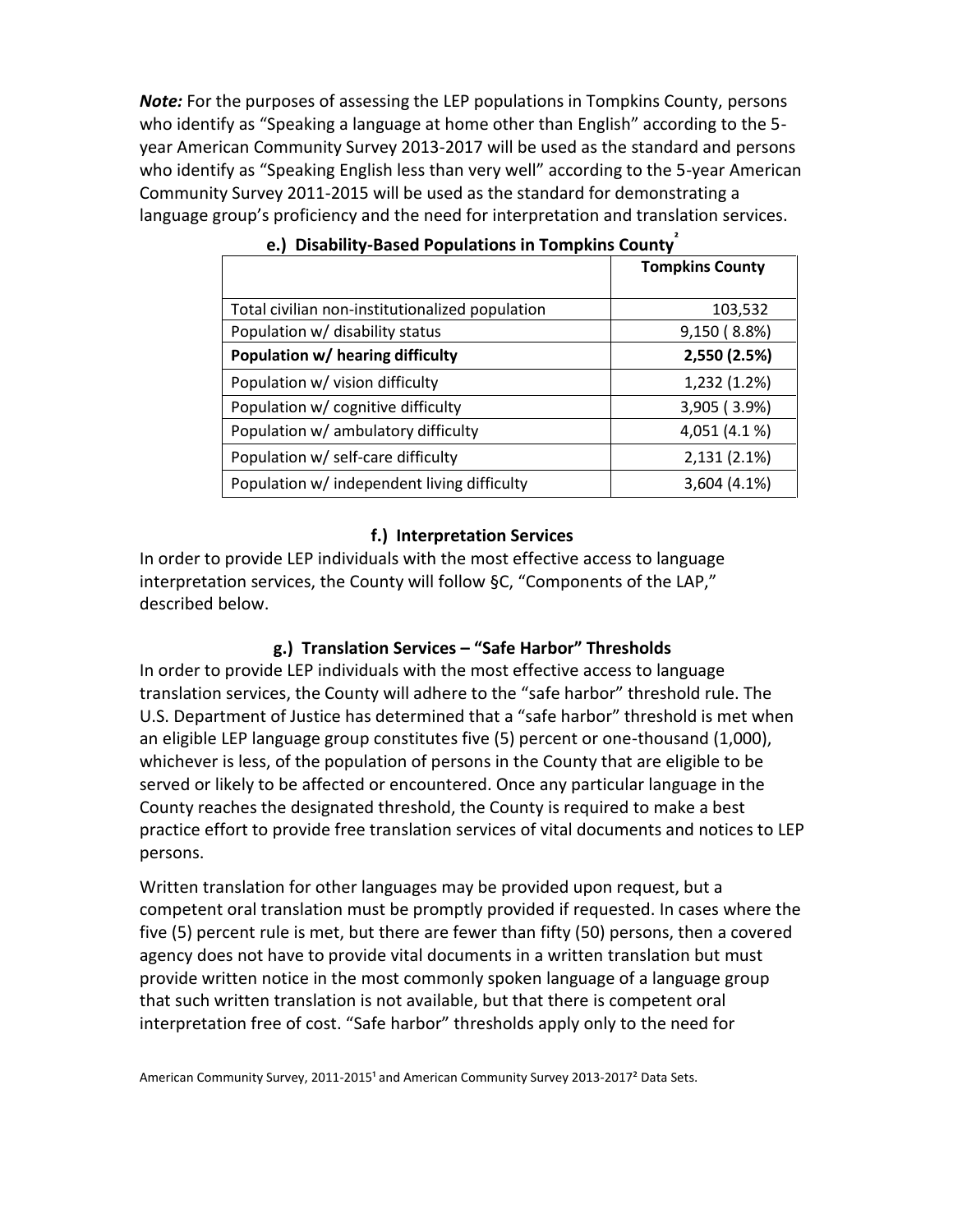for translation services. No threshold is allowable for meeting the oral language (interpretation) needs of LEP individuals.

Based on the County's "safe harbor" analysis, it has determined that the number of LEP applicants or beneficiaries speaking Chinese (Mandarin, Cantonese, Formosan) in the County continue to be within "safe harbor" levels. Therefore, County departments have been directed to reasonably provide vital documents and notices in Mandarin which represents the more commonly spoken Chinese language among LEP persons.

### **2. The frequency with which LEP individuals come in contact with County programs**—

Tompkins County shall assess the frequency at which staff has or could possibly have contact with LEP persons. This includes annually examining external data sources (e.g., U.S. Census, ACS, DOE, etc.) and internal data sources (e.g., phone inquiries, requests for interpretation and document translation services, LEP tracking forms, staff and LEP client feedback).

## <span id="page-5-0"></span>**3. The nature and importance of programs, activities, and services provided by the County to people's lives** —

The County's health & human services and public transportation (TCAT) programs are vital to many people's lives. According to the Department of Transportation's Policy Guidance Concerning Recipient's Responsibilities to Limited English Proficient (LEP) Persons, "Providing public transportation access to LEP persons is crucial. An LEP person's inability to utilize effectively public transportation may adversely affect their ability to obtain health care, education, or access to employment."

Furthermore, according to the U.S. Census Bureau, American Community Survey 2013-2017, 35.8 percent of all public transit riders traveling to work (over 16 years old), speak a language other than English at home, and 5.3 percent speak English less than very well, further illustrating the need to provide LEP persons with meaningful access to County services.

#### **4. Resources Available to the County Departments and LEP-Related Costs**—

Centralized resources are used to subsidize costs related to interpretation and translation services. On an annual basis, County Administration will provide an estimate for these services based on the proposed number of LEP persons served. The County uses this information to estimate the County-wide cost for providing LEP services. This helps to eliminate duplication of requests for resources and eliminate administrative burdens associated with these activities.

Tompkins County shall assess available resources that could be used to provide language assistance. This includes identifying bilingual staff, reviewing existing contracts for professional translation services, determining which documents should be translated, and deciding what level of staff training is needed.

After analyzing the four (4) factors outlined above, Tompkins County developed the following LAP for providing language assistance to LEP persons.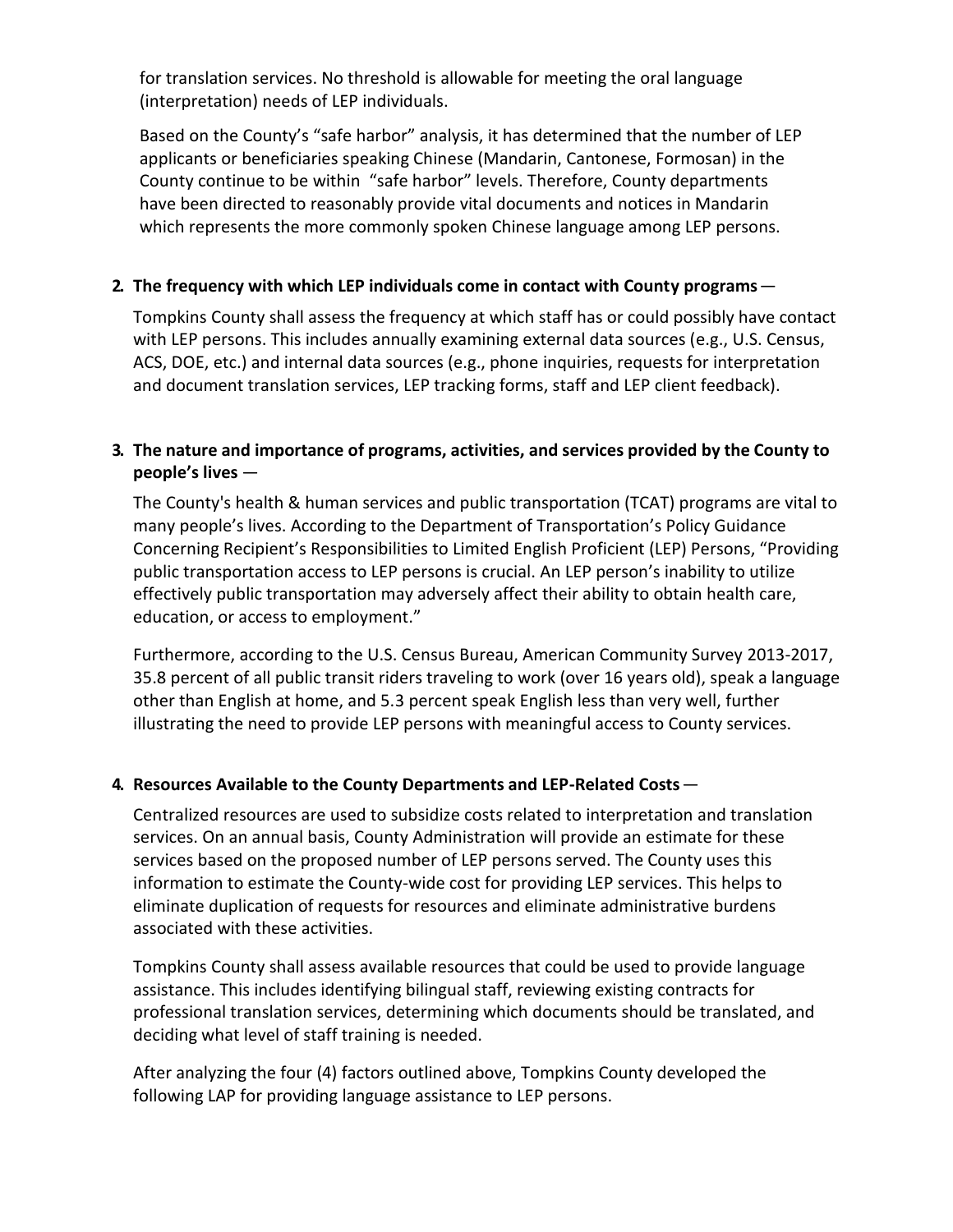#### **C. Components of the Plan**

There are five (5) areas that comprise Tompkins County's LEP plan:

- Identifying LEP Individuals Who Need Language Assistance
- Language Assistance Services
- Training Staff
- Providing Notice to LEP Persons
- Monitoring and Updating the LEP Plan

#### **1. Identifying LEP Individuals Who Need LanguageAssistance**

There are several measures that the County may take to identify individual persons who require language assistance:

- Service-site inquiry and identification process, using LEP Tracking Forms A, B, and C. *See Appendices E3, E4, and E5*.
- When County activities and public meetings are held, set up a sign-in table, and have a staff member greet and briefly speak to each attendee, in order to informally gauge an attendee's ability to speak and understand English.
- Have Language Identification Flashcards at various County activities and public meetings. While staff may not be able to provide translation assistance at the time, the cards are an excellent tool to identify language needs for future activities/meetings. *See Appendix E5*.
- Post a notice of available language assistance at County activities and public meetingsto encourage LEP persons to self-identify.
- Reach out to local organizations and not-for-profit service agencies for assistance in identifying LEP persons for the purpose of notifying them about the County's LEP plan.

#### <span id="page-6-0"></span>**2. Language Assistance Measures**

The two (2) types of language services are interpretation and translation. Interpretation is the immediate rendering of oral language from the source language into the target language. Translation is the rendering of a written text from one language (source language) into another language (target language).

#### *Offer of Assistance*

Where interpretation/translation is necessary to provide meaningful access to County programs, activities, and services, LEP persons will be advised that the County will provide a competent interpreter/translator at the County's expense, or they may secure the assistance of an interpreter/translator of their choice at their own expense. The provision of this notice and the LEP person's election will be documented in writing. *See Appendices E3, E4, and E5*.

#### *Quality*

The County will take reasonable steps to ensure that it provides high-quality interpretation and translation services through individuals who are competent to provide those services at a level of fluency, comprehension, and confidentiality appropriate to the specific nature, type, and purpose of the information at issue.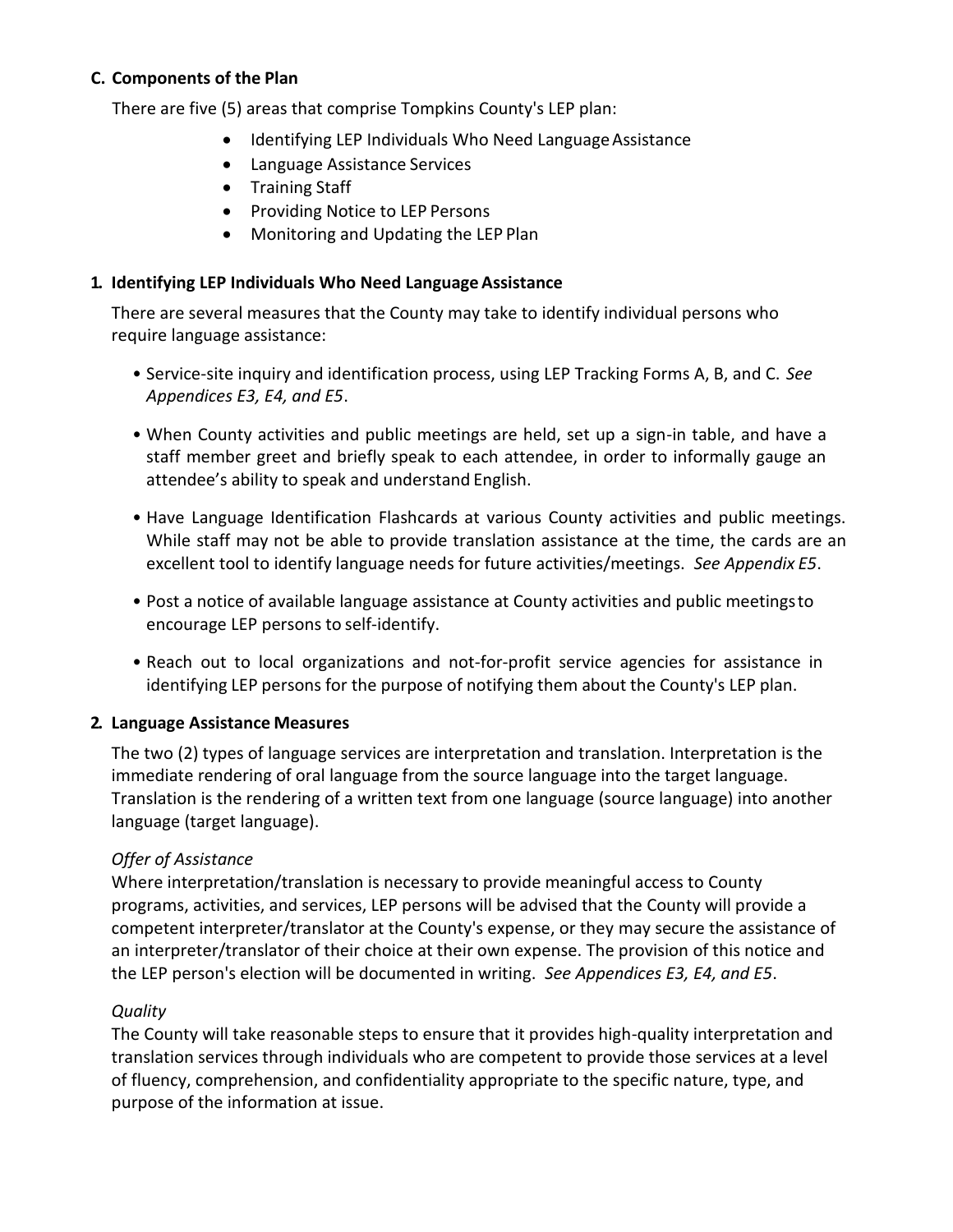#### *Competency of Bilingual Services*

The County will monitor, document, and report whether bilingual staff or contractors performing language services possess the required levels of bilingual proficiency and interpretation and translation skills.

#### *Unacceptable Practices*

County staff should not use family members or friends to interpret or translate for LEP persons. If the LEP person insists upon using a family member or friend, this should be allowed only after the staff person has offered free language services and such offer has been refused in writing. *See Appendix E4*. Minor children should *never* be used to provide language services, except in emergencies.

#### *Translation of Vital Documents*

In addition to oral language services, written language services will be made available for free. Vital documents that meet the "safe harbor" threshold will be translated into the most spoken language of the language group and any other language upon request. Vital documents are defined as those documents without which a person would be unable to access services.

Based on the County's "safe harbor" analysis, it has determined that the number of LEP applicants or beneficiaries speaking Chinese (Mandarin, Cantonese, Formosan) in the County continue to be within "safe harbor" levels. Therefore, County departments have been directed to reasonably provide vital documents and notices in Mandarin which represents the more commonly spoken Chinese language among LEP persons.

#### *Language Assistance Services Contracts*

Since January 13, 2015, Tompkins County Administration has centralized the reimbursement for language interpretation and translation services.

The language services providers are (1) Language Line Services and (2) Empire Interpreting Services. Based on the executed agreements, the vendors conduct on-site trainings so staff can become more proficient in accessing and interfacing with language service technology.

#### *Over-the-Phone Interpretation Services*

Language Line Services; Tel.: 1-866-874-3972; Website[: www.LanguageLine.com.](http://www.languageline.com/)

*Written Translation and On-Site American Sign Language Interpretation Services* Empire Interpreting Service, 220 S. Warren Street, Suite 1001, Syracuse, NY, 13202; Tel.: 315- 472-1383; Fax: 315-472-8032; Website: [www.empireinterpreting.com.](http://www.empireinterpreting.com/)

#### *Documentation of use of Language Assistance Services*

In order to ensure proper documentation and accurate reporting of the use of language assistance services, staff must complete LEP Tracking Form A, found in *Appendix E3* of this Plan, and provide to the County Compliance Program Coordinator at County Administration within thirty (30) days of use of the assistance service.

#### *Language Assistance Volunteers*

The County has in the past utilized the language assistance services of bilingual staff members,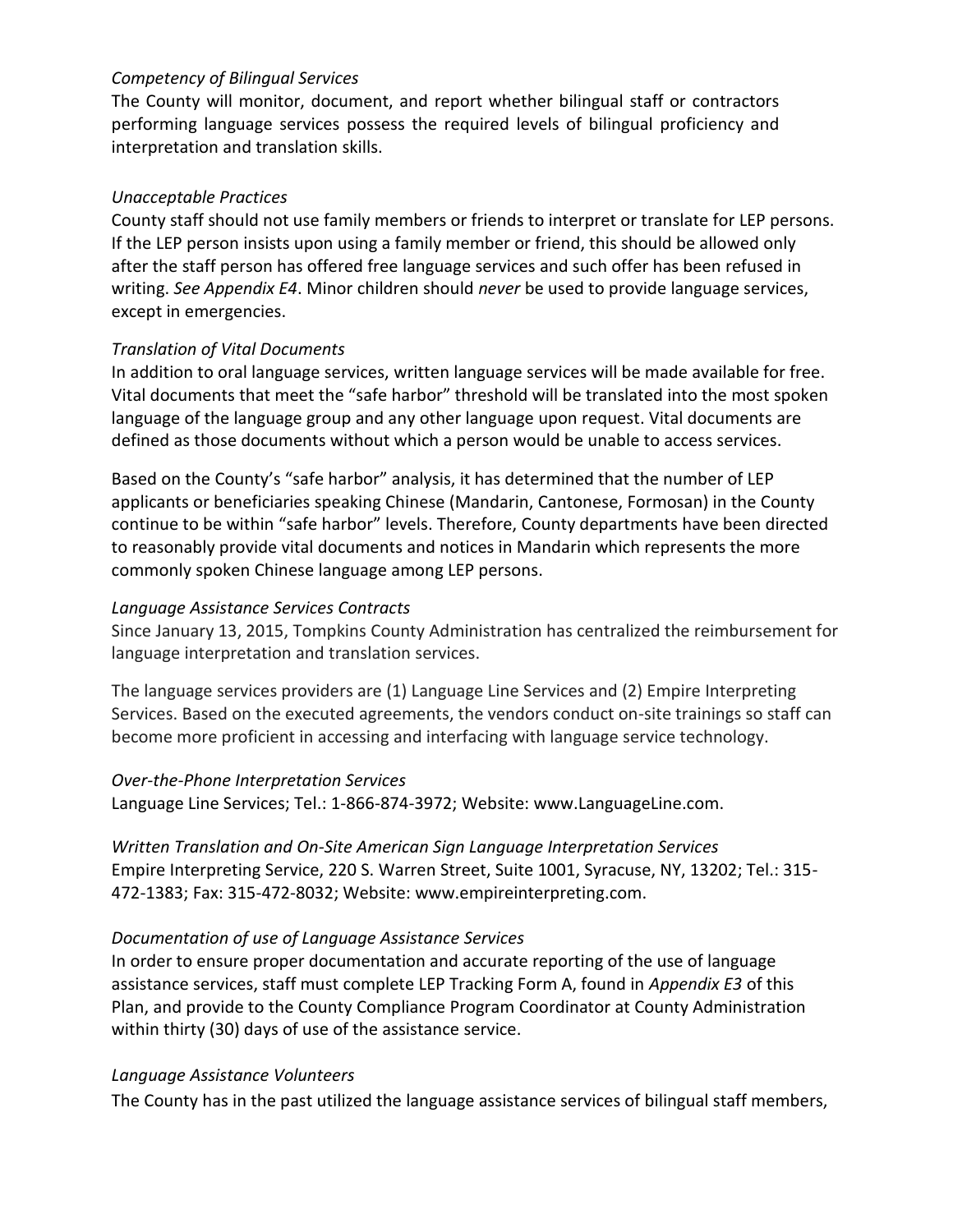"Language Assistance Volunteers", on a voluntary basis. Bilingual staff are under no obligation to provide language assistance services, unless it is specifically included in job duties. Bilingual staff may volunteer to provide language assistance to the extent that they are comfortable to do so and may also use the contracted language assistance services (LanguageLine, Empire Interpreting Service) if they do not wish to volunteer language assistance services. Language Assistance Volunteers already will be familiar with the agency's technical terms and specific programs. Performing language services will be a collateral duty for these volunteers and is subject to supervisory approval and workload constraints.

#### *Access to Public Meetings*

Meetings held by the Legislature, its sub-committees, and boards are open to the public pursuant to the Open Meetings Law. These public meetings focus on topics of varying levels of interest to the public.

The County has had limited interactions with LEP persons at its Legislature, sub-committee, and board meetings, and County staff have not been aware of requests for language services to date. Regardless of a limited need in the past, however, the County remains committed to providing meaningful access to County meetings, such as an oral interpreter present at a public meeting or written translation services for the various background or supporting documents associated with the public meeting, including a summary of a presentation or the transcript.

As it might be difficult to acquire language services in advance of a public meeting for every request, staff will arrange for ways LEP persons can access relevant information after the meeting. For example, staff can display a sign, translated into the five (5) most commonly spoken languages in Tompkins County, asking whether LEP persons want to request translated information and then make the appropriate arrangements.

#### <span id="page-8-0"></span>**3. Training Staff**

County Department Heads, Directors, and Managers are crucial in implementing LEP policy. Copies of the LEP plan shall be distributed to all Department Heads, Directors, and Managers annually, and it is their responsibility to disseminate LEP plan information to appropriate staff. Department heads should ensure that staff understand Title VI responsibilities. A summary of the LEP plan shall be included as part of annual mandatory compliance training.

It is also important that staff members, especially those having contact with the public, know their obligation to provide meaningful access to information and services for LEP persons. Even staff members who do not interact regularly with LEP persons should be aware of and understand the LEP plan. Properly training staff is a key element in the effective implementation of the LEP plan.

For this purpose, the County will disseminate LEP instructional materials to Department Heads and all other County employees expected to implement the language assistance services set out in the County's LEP Plan. Instructional materials shall include informational materials about: a) LEP Program, b) LEP regulations and how to comply with requirements, c) the nature and scope of language assistance services and resources available to them and d) the procedures through which they may access those services to assist in the discharge of their respective duties.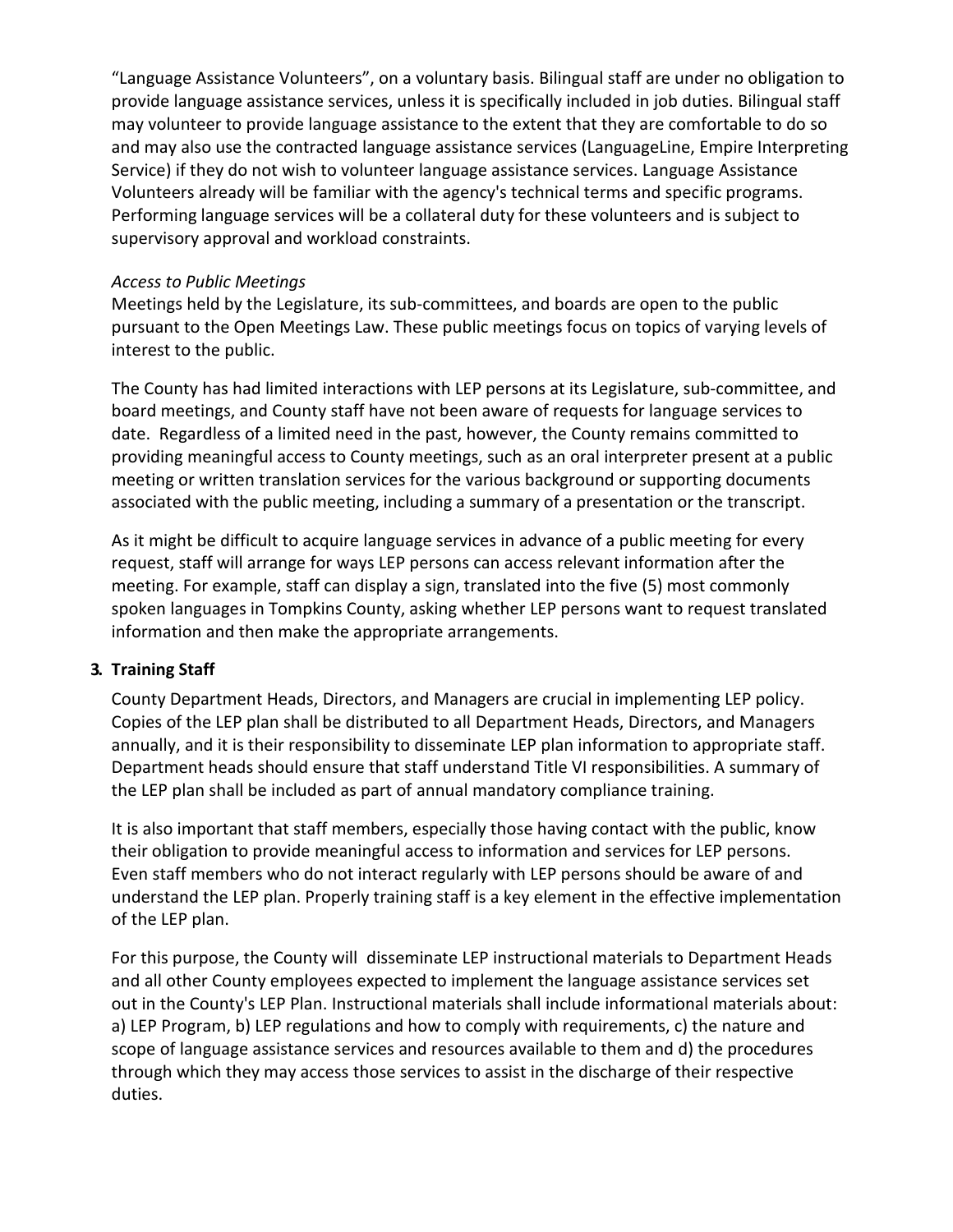#### <span id="page-9-0"></span>**4. Providing Notice to LEP Persons**

County offices must provide reasonable notification to eligible LEP person in a way that they will understand that language services are available. An LEP person's awareness of their rights or the services available to them contributes to meaningful access. Effective outreach to the public is essential to provide reasonable notice to LEP persons. To achieve effective outreach, County offices:

- Must consider the appropriate mix of print, radio, and/or television noticesin mainstream and ethnic media outlets; and
- Should continue to make contact with community organizations, who can help advise on the nature of the local population and the most effective measures to provide reasonable notice to them.

As the County continues to target outreach efforts on local communities and LEP populations, it is anticipated that it will encounter more eligible LEP populations and will have to reassess their needs.

#### **5. Monitoring and Updating the LEP Plan**

This plan is designed to be flexible and should be viewed as a work in progress. The County will evaluate and monitor its implementation on an annual basis to ensure that the scope and nature of the language services provided under the plan reflect updated information on relevant LEP populations, their language assistance needs, and the experience of County staff, and is consistent with the objectives of the LEP Program. An annual report on the previous year will be provided by the County Compliance Officer and County Compliance Program Coordinator to the County Administrator and shared with Department Heads. The annual report will include usage by language and department, identify barriers to providing adequate services to LEP persons, complaints from LEP persons, and any recommended updates to the plan. *See Appendix E2*.

The County Administrator will meet with Department Heads on an annual basis to identify barriers to language access, consult with stakeholders, and formulate strategies and responses to overcome the barriers to meaningful language access. The group will also discuss LEP encounters and feedback from LEP persons served and share best practices in language assistance and public outreach regarding each department's LEP efforts. Feedback from the LEP community will be sought through community outreach events and presentations to determine the effectiveness of the plan in reaching LEP persons.

In evaluating the plan, it is important to consider whether new documents and services need to be made accessible for LEP persons, and also to monitor changes in demographics and types of services, and to update the LEP plan when appropriate. After consulting with the Department Heads, and reviewing the annual report, County Administration will make any necessary updates to this Plan.

Each update should examine the following:

- How many LEP persons were encountered?
- Is the existing language assistance meeting the needs of LEP persons?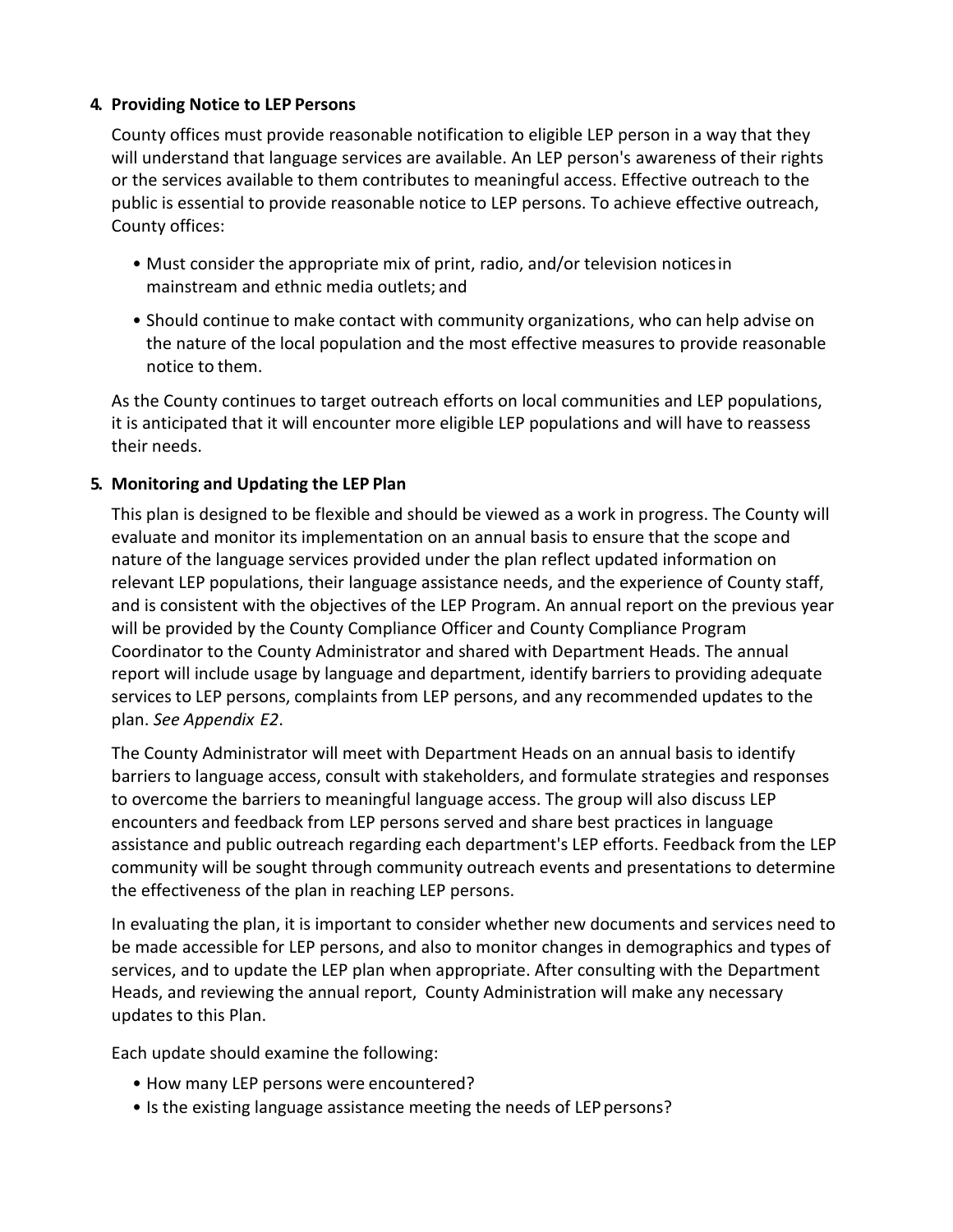- What is the current LEP population in Tompkins County?
	- Has there been a change in the types of languages where services areneeded?
	- Have available resources, such as technology, staff and finances changed?
	- Were any Title VI or LEP complaints received?
	- Do new staff members understand the LEP plan policies and procedures?

#### **D. Dissemination of the Limited English Proficiency Plan**

The County will post the LEP Plan on its website at [www.tompkinscountyny.gov.](http://www.tompkinscountyny.gov/) Copies of the plan will be provided to any person or agency requesting a copy. LEP persons may obtain copies and/or translations of the plan upon request.

Any complaints, questions or comments regarding this plan should be directed to:

County Compliance Officer or Compliance Program Coordinator Tomkins County Administration 125 E. Court St. 3rd Floor Ithaca, NY 14850 Tel. (607) 274-5551 / Fax (607) 274-5558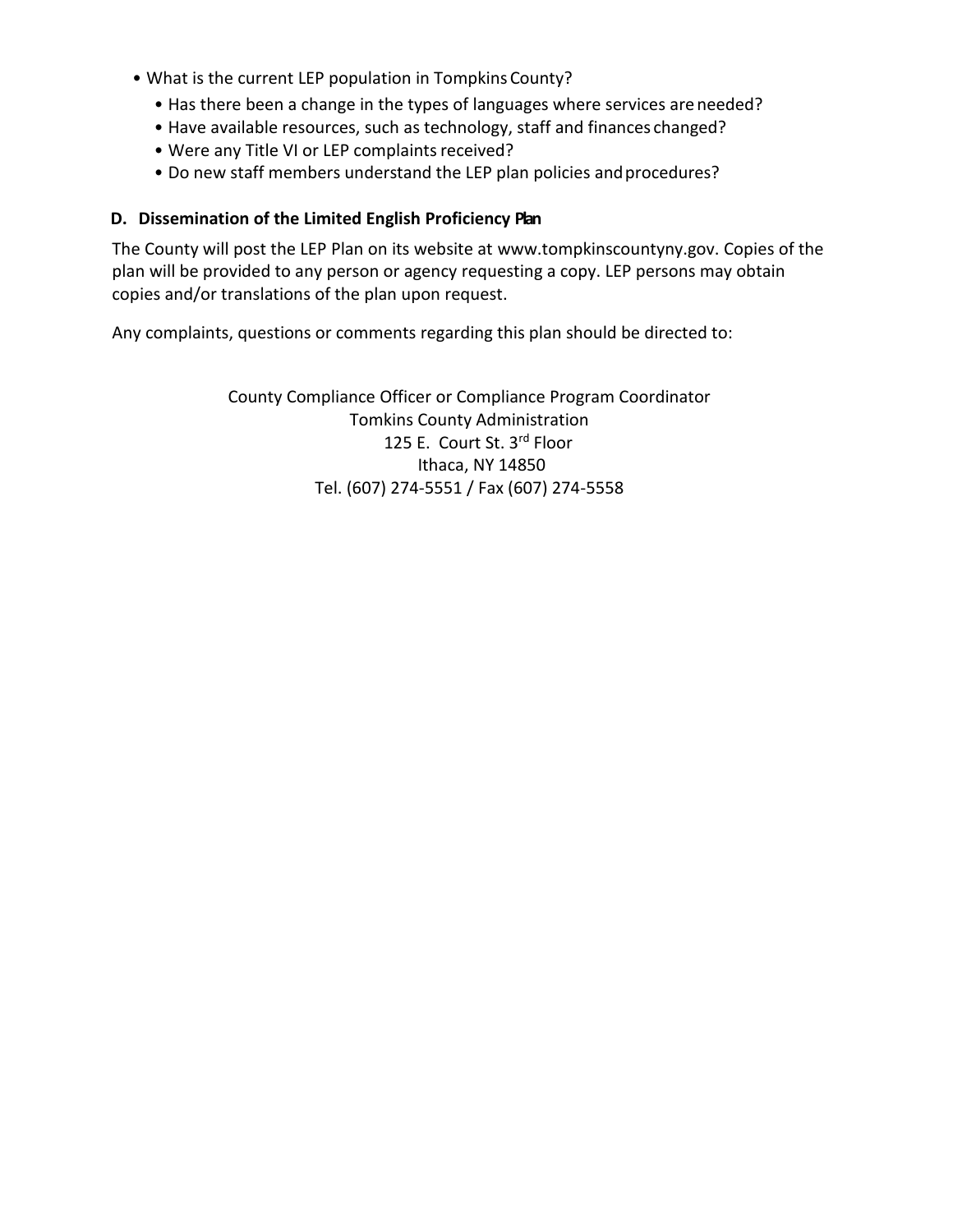# **Appendix E1 Resolution of Tompkins County Legislature**



**Tompkins County Legislature** nor Daniel D. Tompkins Building<br>Ithaca, NY 14850

Meeting: 12/02/14 05:30 PM Department: County Administration Category: Administrative<br>Functional Category: Human Rights

**SCHEDULED** 

**RESOLUTION NO.** q DOC ID: 5182

#### In Support of Providing Interpretation and Translation Services to  $\mathbf{I}$ Limited English Proficient (LEP) Residents Seeking or Requiring  $\overline{2}$ **Access to County Programs, Activities, Services, and Benefits**  $\mathbf{3}$

WHEREAS, with the enactment of the Civil Rights Act of 1964 (signed by President L.B. Johnson on July 2) discrimination based on race, color, religion, sex, or national origin; unequal application of voter registration requirements; and racial segregation in schools, at the workplace, and in places of public accommodation were all outlawed, and

 $\overline{9}$ WHEREAS, Title VI of the Act similarly prohibits discrimination in programs and activities that receive 10 federal financial assistance, and 11

WHEREAS, Tompkins County is a recipient of federal funding assistance from such departments as Housing and Urban Development, Transportation, Agriculture, Homeland Security, and Health and Human Services, and

WHEREAS, although most persons in Tompkins County read, write, speak, and understand English, there are certainly individuals whose primary language is not English and who may have limited English proficiency (LEP), and

WHEREAS, on August 11, 2000, President W.J. Clinton signed Executive Order 13166 to "improve access 18 19 programs to federally conducted and federally assisted programs and activities for persons who, as a result of national origins, are limited in their English proficiency", noting that this goal "reinforces its equally important commitment to 20 21 promoting programs and activities designed to help individuals learn English" and that each Federal agency "shall  $22$ examine the services it provides and develop and implement a system by which LEP persons can meaningfully access 23 those services consistent with, and without unduly burdening, the fundamental mission of the agency", and

 $24$ 

 $\overline{4}$ 

5

6

 $\overline{7}$ 

 $\,$  8  $\,$ 

12

13

14 15

16

 $17$ 

25 WHEREAS in 1983 Literacy Volunteers of Tompkins County was established to provide tutoring services free 26 of charge to local residents who need help reading, writing, or speaking English, and in October 2003 this agency 27 became Tompkins Learning Partners, an independent not-for-profit that uses volunteer trained tutors to help 28 immigrants (nowadays mainly from southeast Asia) learn English free of charge, and receives financial support from 29 Tompkins County, and 30

31 WHEREAS, Tompkins County is and has been committed to providing meaningful access to all individuals 32 wishing to access any of Tompkins County programs, activities, and services, including on occasion providing a free 33 interpreter or translator, and 34

WHEREAS, although this commitment has been in place for many years, the Legislature believes it important 35 36 at this time to develop data to better inform how best to help LEP individuals benefit from that commitment, now 37 therefore be it

38

39 RESOLVED, on recommendation of the Government Operations Committee, That the Tompkins County  $40$ Legislature is committed to providing meaningful access to all individuals with LEP seeking or requiring access to County programs, activities, services, and benefits; and that it expects to provide individuals with free interpreter and 41 42 translation services when it appears that the individual's inability to communicate effectively in English may adversely 43 affect such access to needed County services and that it expects all County personnel and sub-contractors to act in  $44$ accordance with the County's LEP Plan.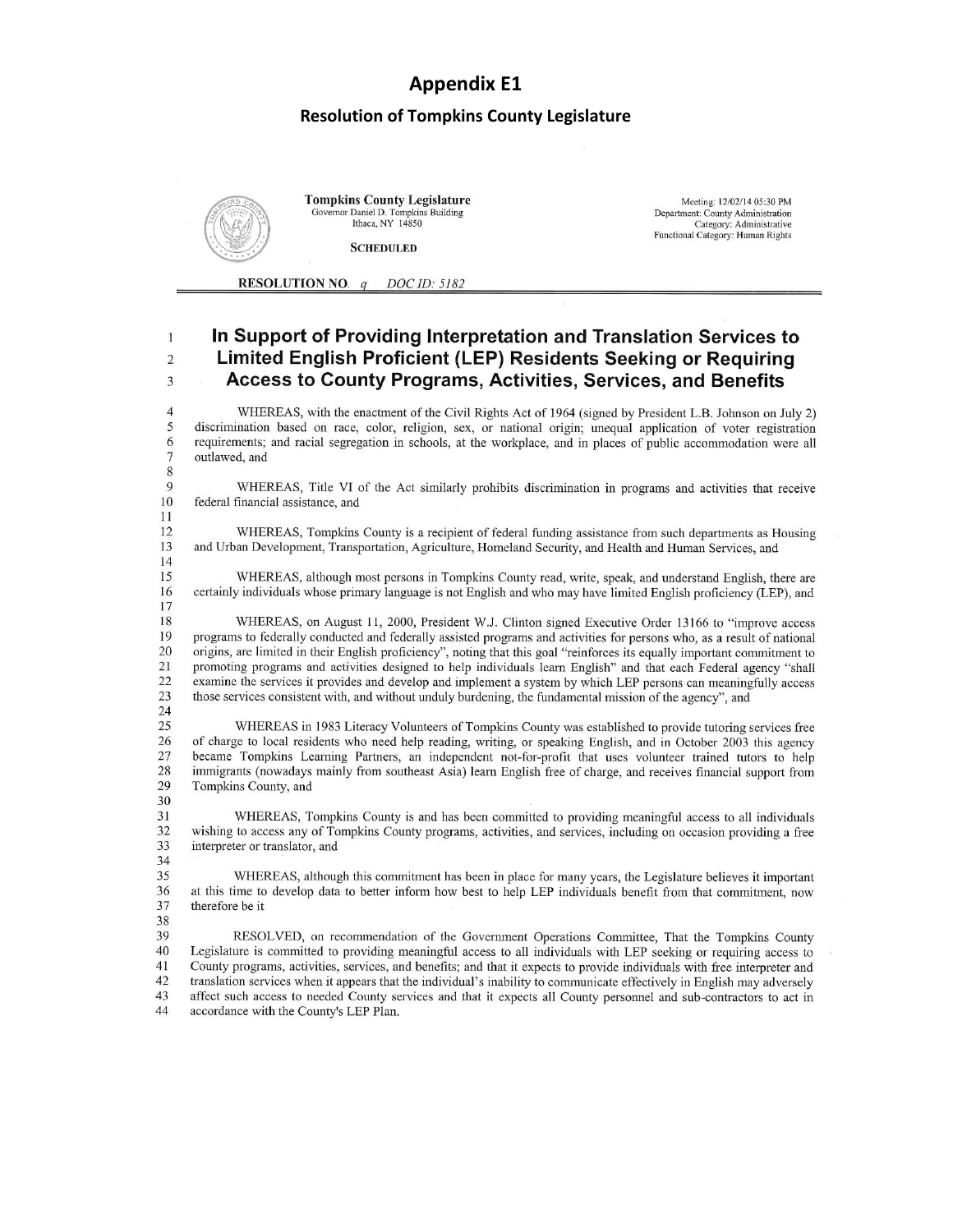#### **Duties Associated with LEP Plan Implementation and Compliance**

#### **County Administrator Duties**

- Propose LEP-related resolution for Legislature;
- Communicate with Department Heads on an annual basis the value of a County-wide LEP plan and the need to formulate strategies for overcoming barriers to meaningful language access; and
- Procure funds for County-wide language assistance contracted services, including translation services for vital documents.

#### **County Compliance Officer/Compliance Program Coordinator Duties**

- Update and analyze internal/external LEP population and service-usage data (Factors 1, 2 & 3);
- Document LEP-related resources and costs (Factor 4);
- Coordinate LEP-related training for designated Countystaff;
- Design and distribute LEP tracking forms to County departments;
- Collect and analyze departmental and County-wide LEPdata;
- Disseminate LEP Plan to County workforce;
- Update LEP Plan on an annual basis; and
- Submit annual LEP Plan report to County Administrator.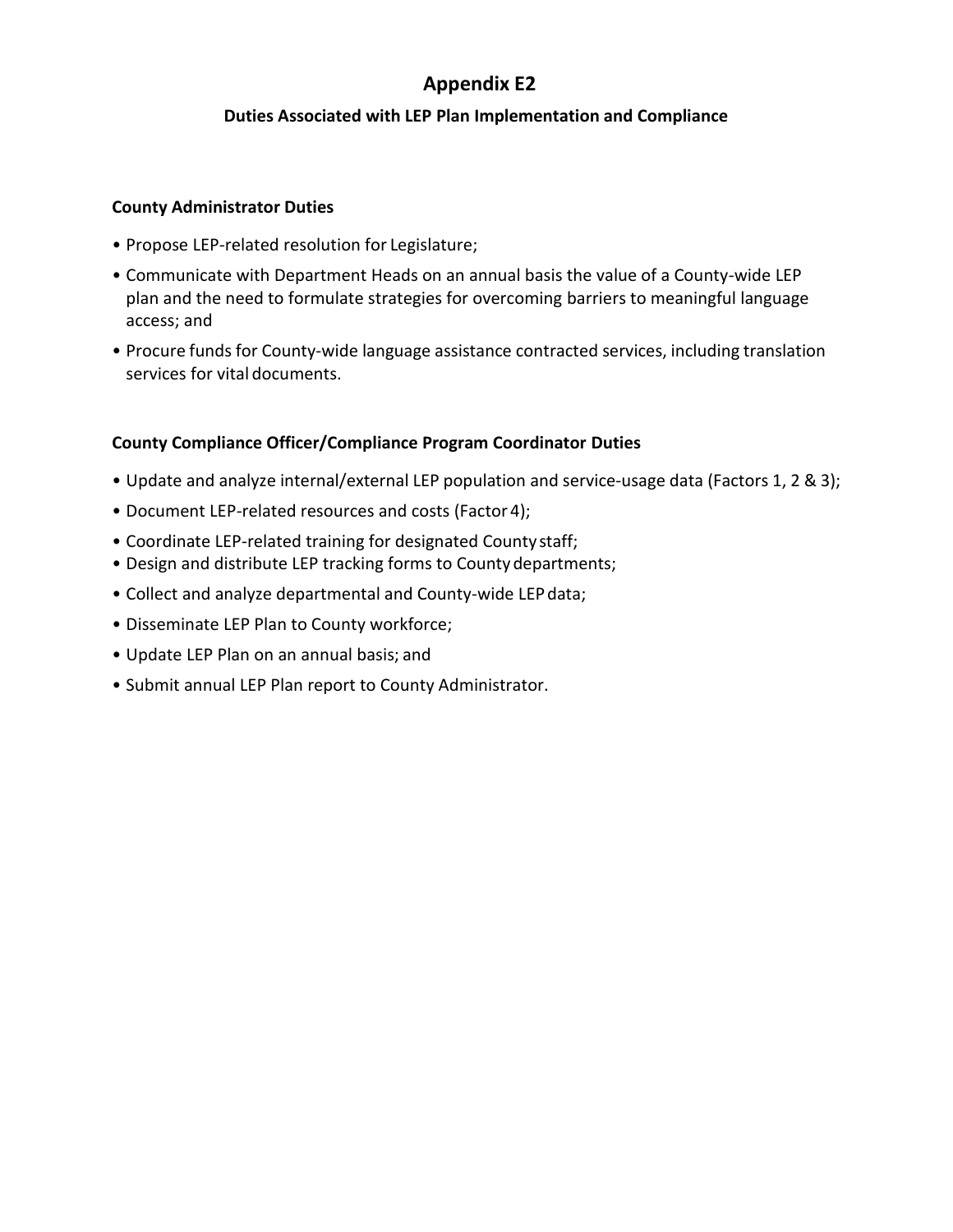#### **LEP Tracking Form A: Use of Free Interpreter/Translator Services**

All Limited English Proficiency clients must be informed of their right to free language assistance including interpreter services and translated documents. This form can be kept in the client's records for future reference. County staff should never encourage, suggest, or require a Limited English Proficiency client to use friends or family as interpreters. **At no time will anyone 18 years of age or younger be utilized to provide interpreter services, except in an emergency.**

Use **THIS FORM** when language assistance services are used with a client. If the client does not need language assistance because they have brought their own interpreter or feel they do not need one, please have them fill out **Form B** - **Waiver of Right to Free Interpreter Services**.

| Department:                                                                   |                                 |                               | <b>Name of Staff Person Requesting Service:</b>  |                                                                                                      |                                                                                                                                      |                            |                                                                                                     |
|-------------------------------------------------------------------------------|---------------------------------|-------------------------------|--------------------------------------------------|------------------------------------------------------------------------------------------------------|--------------------------------------------------------------------------------------------------------------------------------------|----------------------------|-----------------------------------------------------------------------------------------------------|
| Name of Client(s):                                                            |                                 |                               |                                                  | Date:                                                                                                |                                                                                                                                      |                            |                                                                                                     |
| <b>Reason for Visit:</b>                                                      |                                 |                               | In which town/village/city does the client live? |                                                                                                      |                                                                                                                                      |                            |                                                                                                     |
|                                                                               |                                 |                               |                                                  | $\Box$ City of Ithaca<br>$\Box$ T/Caroline<br>$\Box$ V/Dryden<br>$\Box$ T/Groton<br>$\Box$ V/Lansing | $\Box$ T/Ithaca<br>$\Box$ T/Danby<br>$\Box$ V/Freeville<br>$\Box$ V/Groton<br>$\Box$ T/Newfield<br>$\Box$ V/Trumansburg $\Box$ Other |                            | $\Box$ V/Cayuga Hgts<br>$\Box$ T/Dryden<br>$\Box$ T/Enfield<br>$\Box$ T/Lansing<br>$\Box$ T/Ulysses |
| Language assistance needed (check):<br>$\Box$ Spanish<br>$\Box$ American Sign | $\Box$ Arabic<br>$\Box$ Russian | $\Box$ French<br>$\Box$ Hindi | $\sqcap$ Chinese<br>$\Box$ Burmese               |                                                                                                      | $\Box$ Korean<br>$\Box$ Vietnamese                                                                                                   | $\Box$ Japanese<br>□ Other |                                                                                                     |

| Who provided language assistance services? (check one): |                                    |                               |
|---------------------------------------------------------|------------------------------------|-------------------------------|
| $\Box$ LanguageLine                                     | $\Box$ Empire Interpreting Service | $\Box$ Bilingual Staff Member |
| □ Other                                                 |                                    |                               |

Was the service provided over the phone, or in person? (check one): □ Phone □ In person (Justify below) Please explain why phone services could not be used:

| Name of Interpreter used:<br><b>ID Number:</b> |  |
|------------------------------------------------|--|
| <b>Duration of Interpreted Session:</b>        |  |

**This form must be filled out and provided to the County Compliance Program Coordinator within 30 days of using language assistance services. Mail to: Tompkins County Administration Attn: Compliance Program Coordinator 125 E. Court St. 3rd Floor Ithaca, NY 14850**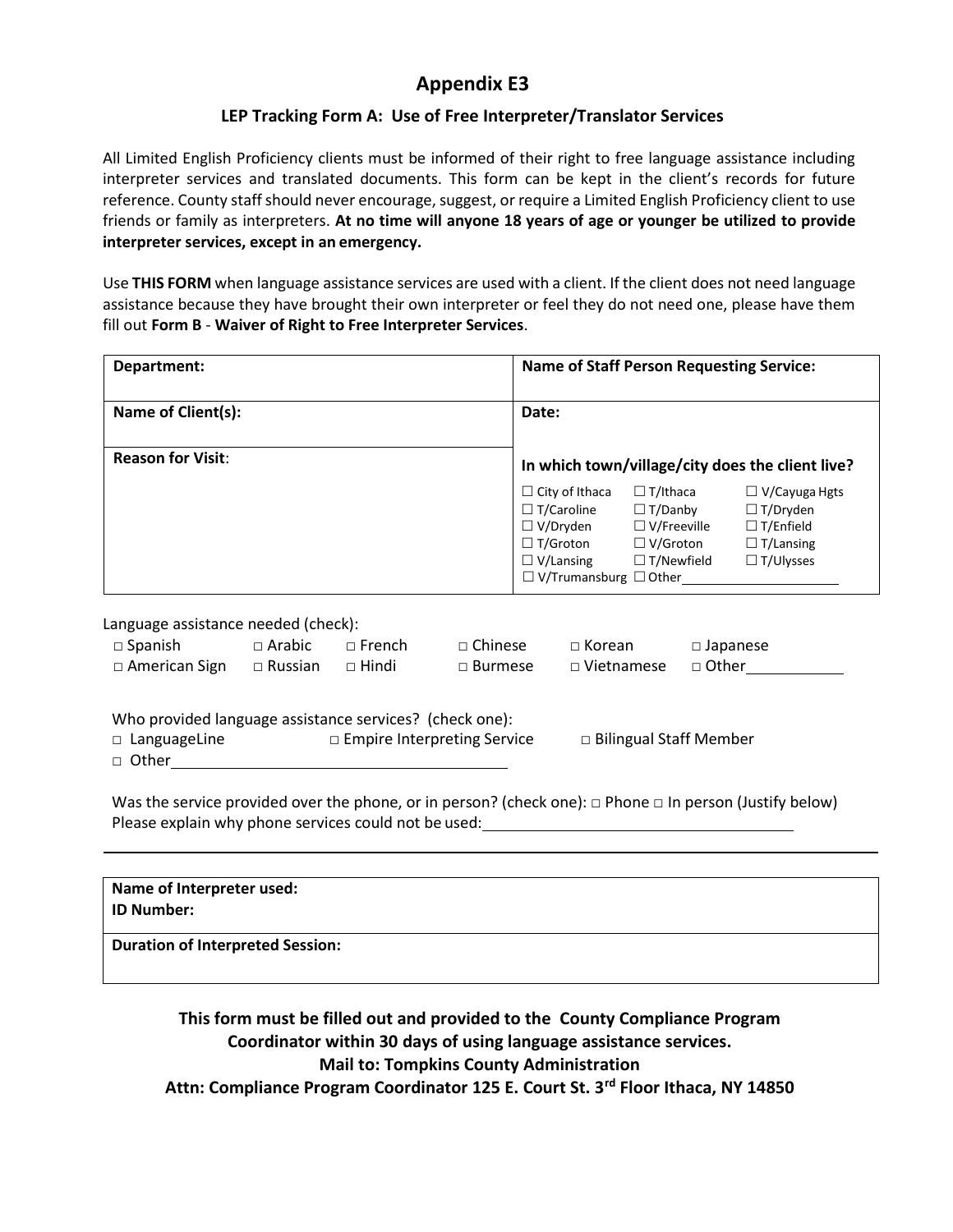#### **LEP Tracking Form B: Waiver of Right to Free Interpreter/Translator Services**

All Limited English Proficiency clients must be informed of their right to free language assistance including interpreter services and translated documents. This form can be kept in the client's records for future reference. County staff should never encourage, suggest, or require a Limited English Proficiency client to use friends or family as interpreters. At no time will anyone 18 years of age or younger be utilized to provide interpreter services, except in an emergency.

Use **THIS FORM** if the client does not need language assistance because they have brought their own

interpreter or feel they do not need one. If they would like to use the provided language assistance

#### services, use **Form A – Use of Free Interpreter/Translator Services.**

| (Client's Name) have been informed of my right to                                                       |       |
|---------------------------------------------------------------------------------------------------------|-------|
| receive free interpretive services from<br>(Department                                                  |       |
| Name). I understand that I am entitled to these services at no cost to myself or other family members.  |       |
| I am choosing to provide my own interpreter at this time.                                               | (Name |
| of Person Acting as Interpreter) will act as my interpreter from $\left/$ / (Start Date) to             |       |
| (End Date). I understand I can withdraw this waiver at any time and request the services                |       |
| of an interpreter, which will be paid for by Tompkins County. To the best of my knowledge, the person I |       |

am using to act as my own interpreter is not 18 years of age or younger.

I also understand that this waiver pertains to interpreter services only and does not entitle my interpreter to act as my Authorized Representative.

| Signature                   | Date |
|-----------------------------|------|
|                             |      |
| Name of Interpreter (print) |      |
| Signature of Interpreter    | Date |
| Signature of Staff Person   | Date |

This form was translated to me orally by the interpreter indicated below:

**This form must be filled out and provided to the County Compliance Program Coordinator within 30 days of using language assistance services. Mail to: Tompkins County Administration** 

**Attn: Compliance Program Coordinator 125 E. Court St. 3rd Floor Ithaca, NY 14850**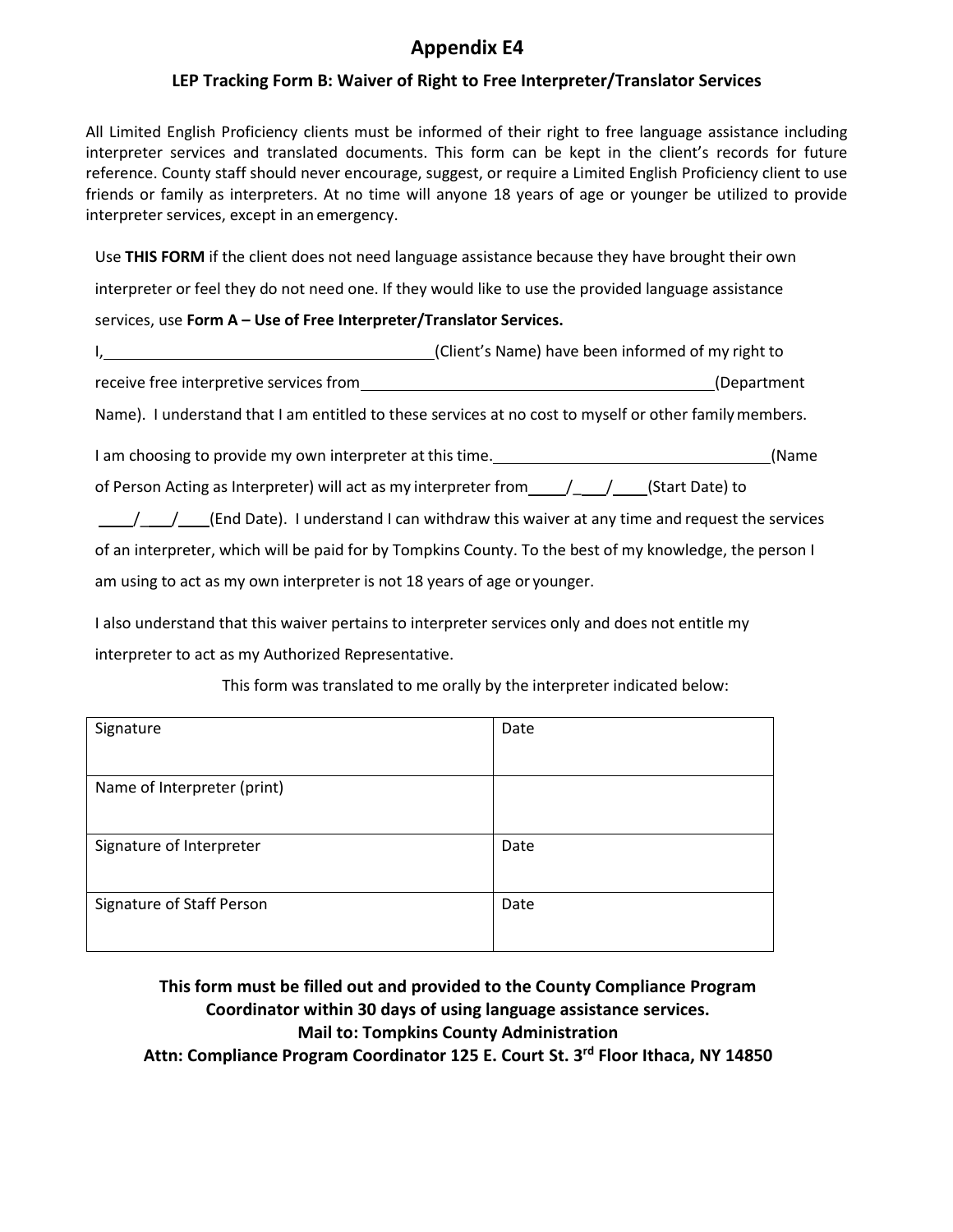#### **LEP Tracking Form C: Language Identification Flashcard Tool**



# **Language Identification Tool**

50

This chart is to assist people who do not speak or read English to identify their languages.









Point to your language. An interpreter will be called. The interpreter is provided at no cost to you.

Shqip &u Albanian Tregoni me gisht gjuhën tuaj. Do të thërrasim një përkthyes. Përkthyesi do të merret falas për ju.

English

Shanghai

| Arabic | 31 هزين                                   |
|--------|-------------------------------------------|
|        | أشر إلى لغتك. وسوف يتم حلب مترجم فوري لك. |
|        | سيتم تأمين المترجم الفوري بحانا.          |

ৰাংলা প্ৰত্য Bengali আপনার ভাষার নিকে নির্দেশ করুন। একজন সোভাষীকে ভাকা হবে। লোভাষী আপনি নিথরচার পাকেন।

| <b>Bosnian</b>                                  | Bosanski 591 |
|-------------------------------------------------|--------------|
| Pokažite svoj jezik. Prevodilac će biti pozvan. |              |
| Prevodilac je obezbijeđen bez troškova za vas.  |              |

**Burmese** 同和 万川 သင်္ဘောသာတော့၏ ညွှန်ပြပဲ၊ ကေားပြန် မေါ်ပေးခဲ့ပေါ်။<br>သင့်အတွက် ကောင့်နို အခမဲ့ ပေးပဲပော်၊

| China            | 請指認您的語言·以便爲<br>您提供発費的口障服務。 |     | 请指认您的语言,以便为<br>您提供至费的口译服务。 |                |
|------------------|----------------------------|-----|----------------------------|----------------|
| <b>Cantonese</b> |                            | 廣東話 | 广东话                        | 721            |
| Chaochow         |                            | 潮州話 | 潮州话                        | <b>120</b>     |
| <b>Fukienese</b> |                            | 福建語 | 福建话                        | 721            |
| Mandarin         |                            | 國曆  | 普通话                        | 7 <sub>2</sub> |

| Farsi            |     |     | 751 فارسى |
|------------------|-----|-----|-----------|
| Toishanese       | 台山話 | 台山话 | 731       |
| <b>Taiwanese</b> | 台灣話 | 台湾话 | 791       |
|                  |     |     |           |

上海话

 $550$ 

上海話

.<br>به زیان موردنظر اشاره کنید ما بر ای شما مترجم می آوریم.<br>این کار هیچ هزینه ای بر ای شما نخواهد داشت.

| .                                                                                                                                   | Trancars F.M.                                                                    |
|-------------------------------------------------------------------------------------------------------------------------------------|----------------------------------------------------------------------------------|
| Pointez vers votre langue et on appellera un interprète<br>qui vous sera fourni gratuitement.                                       |                                                                                  |
| German<br>Zeigen Sie auf Ihre Sprache. Ein Dolmetscher wird gerufen.<br>Dieser Service wird Ihnen kostenlos zur Verfügung gestellt. | 7.1                                                                              |
| Greek<br>Δείξτε τη γλώσσα σας. Θα κληθεί ένας διερμηνέας.<br>Ο διερμηνέας παρέχεται χωρίς χρέωση για εσάς.                          | 751                                                                              |
| <b>Haitian Creole</b><br>Lonje dwét ou sou lang ou pale a epi n ap rele yon<br>entèprèt pou ou. Nou ba ou sèvis entèprèt la gratis. | Kreyol <b>BI</b>                                                                 |
| Hebrew                                                                                                                              | ווא עברית<br>הצבע על שפתך. אנו ניצור קשר עם מתרגם.<br>המתרגם ניתן ללא עלות מצדר. |
| Hindi<br>अपनी भाषा पर इतित करें और एक दुर्भाषिय बुलाया जाएगा।<br>दश्वमिने का प्रकथ आप पर बिना किसी खर्च के किया जाता है।            | 简句                                                                               |
| Italian<br>Puntare sulla propria lingua.                                                                                            | Italiano <b>TEI</b>                                                              |

Un interprete sarà chiamato. Il servizio è gratuito.

551 Japanese<br>母国語を示してください。通訳者が呼ばれます。通訳 者が無料で提供されます。

gunglook FED Karen နေနှစ်ရာတော်တော့န်. တင်္ကာတီးနှုန်းမှာတဲ့ကျိုာ်ထံကူးတင်. ပုံးတဲကြိုက်ကူးတါဆံးတလက်နာအပွာတုန်.

한국어 주의 Korean 귀하께서 사용하는 언어를 지적하시면 해당 언어 통역 서비스를 무료로 제공해 드립니다. नेपाली न्द्र्या Nepali आको भाषातर्थ औल्याउनुहोस् एक योभगेलाई बोलाइनेश।<br>तपाईंको बिना कुनै खर्कको, एकतना योभाषे उपलब्ध गराइनेश। 30 ينتو Pashto خپل ژبې نه اشاره وکړۍ يو ژباړونکي په را و بللې ش تائلو تہ زباوونکی ویزیا برابر ولی شی۔ Polski TEL Polish Proszę wskazać swój język i wezwiemy tłumacza. Tłumacza zapewnimy bezpłatnie. Portuguese Português &1 Indique o seu idioma. Um intérprete será chamado. A interpretação é fornecida sem qualquer custo para você. Русский ⊛п Russian Укажите язык, на котором вы говорите. Вам вызовут переводувика. Услуги переводчика предоставляются бесплатно. Afsoomaali 201 Somali Farta ku fiiq luqadaada... Waxa laguugu yeeri doonaa turjubaan. Turjubaanka wax lacagi kaaga bixi mayso. Español 221 Spanish Señale su idioma y llamaremos a un intérprete. El servicio es gratuito. Swahili Kiswahili 551 Onyesha lugha yako. Ataitishwa mkalimani. Utapewa mkalimani bila ya gharama yoyote kwako. Tagalog Tagalog 21 Ituro po ang inyong wika. Isang tagasalin ang ipagkakaloob nang libre sa inyo. Iva EI Thai ช่วยขี้ที่ภาษาที่ทำนพูด แล้วเราจะจัดหาล่ามให้ท่าน การใช้ต่ามไม่ต้องเสียคำใช้จ่าย Tibetan  $1.57$ אין איינן "דערידע", אין דערידער, אויפן איינו דער איינן איינן דער איינן איינן דער.<br>דערידער איינן דער איינן איינן דער איינן דער איינן דער איינן דער איינן דער איינן דער איינן דער איינן דער איינן  $\mathcal{O}^{\mathcal{A}}_{\mathcal{A},\mathcal{A}}\mathcal{O}^{\mathcal{A}}_{\mathcal{A},\mathcal{A}}\mathcal{O}^{\mathcal{A}}_{\mathcal{A},\mathcal{A}}\mathcal{O}^{\mathcal{A}}_{\mathcal{A},\mathcal{A}}\mathcal{O}^{\mathcal{A}}_{\mathcal{A},\mathcal{A}}\mathcal{O}^{\mathcal{A}}_{\mathcal{A},\mathcal{A}}\mathcal{O}^{\mathcal{A}}_{\mathcal{A},\mathcal{A}}\mathcal{O}^{\mathcal{A}}_{\mathcal{A},\mathcal{A}}\mathcal{O}^{\mathcal{A$ Ukrainian Українська 751 Вкажіть вашу мову. Вам викличуть перекладача. Послуги перекладача надаються безкоштовно. 13 أردو Urdu

بنی زبان پر اشاره کریں اور ایک ترجمان بلایا جایگا. ترجمان کا انتظام آپ پر ہفیر کسی خرچ کے کیا جاتا ہے. Tiếng Việt Ta Victnamese Hãy chỉ vào ngôn ngữ của quý vị. Một thông dịch viên sẽ được

gọi đến, quý vị sẽ không phải trả tiền cho thông địch viên. **Yiddish**  $w$ דיש

.<br>ווייזם אך אויף אייצר שפראך און מ"ויצט ריפן א דאלטעטשנר. דער<br>האלמפטעשר ווערט ציגעשטעלט אומזיפט, עם ויצט אייך גארנישט קאסטן.

Language Identity Tool (3/16)